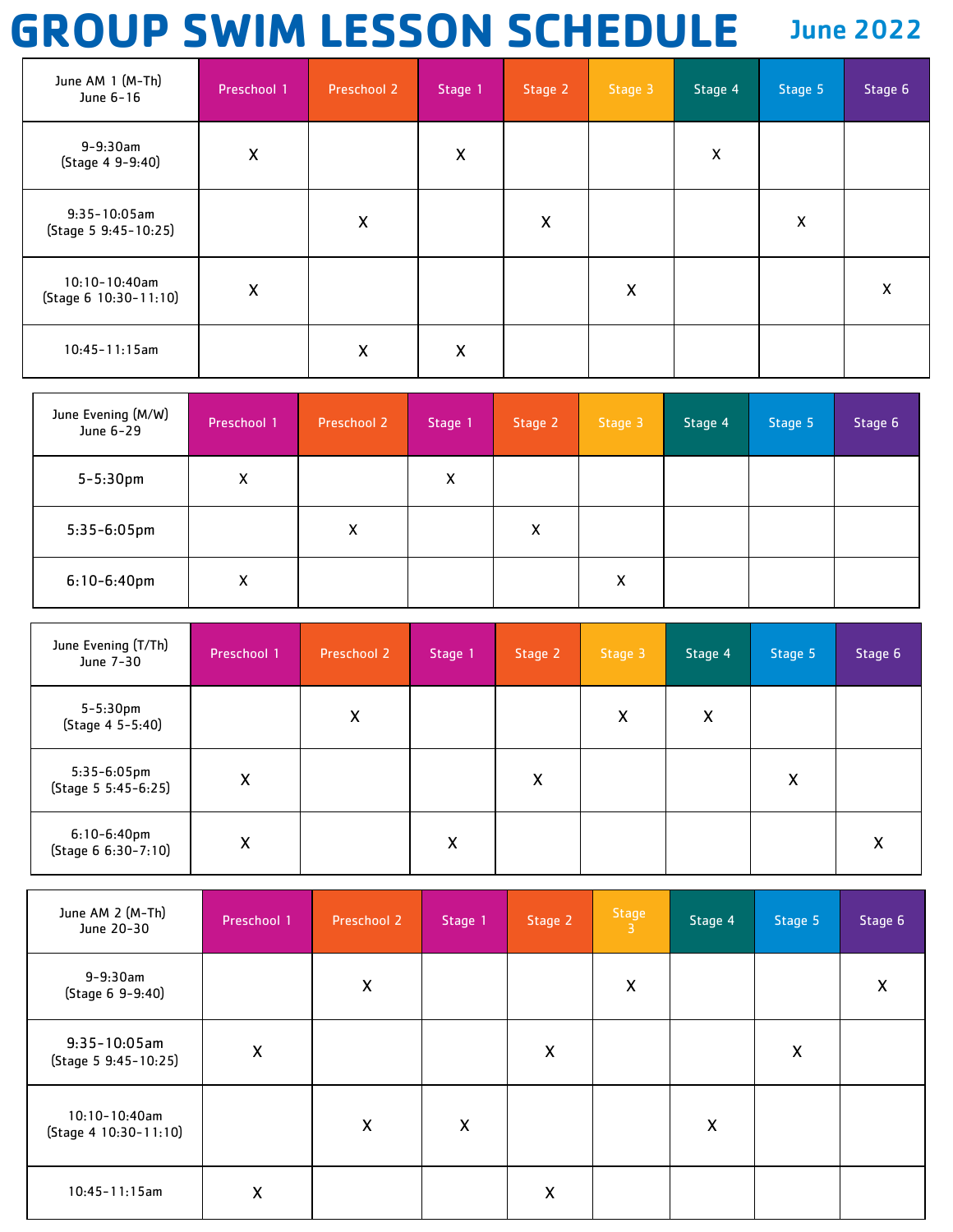## **GROUP SWIM LESSON SCHEDULE** July 2022

| July AM 1 (M-Th)<br>July 5-14               | Preschool 1 | Preschool 2 | Stage 1 | Stage 2 | Stage 3 | Stage 4 | Stage 5 | Stage 6 |
|---------------------------------------------|-------------|-------------|---------|---------|---------|---------|---------|---------|
| $9 - 9:30$ am<br>(Stage 4 9-9:40)           | X           |             | X       |         |         | Χ       |         |         |
| $9:35-10:05$ am<br>(Stage 5 9:45-10:25)     |             | X           |         | X       |         |         | X       |         |
| $10:10 - 10:40$ am<br>(Stage 6 10:30-11:10) | X           |             |         |         | X       |         |         | X       |
| $10:45 - 11:15$ am                          |             | X           | X       |         |         |         |         |         |

| July Evening (M/W)<br>July 6-27 | Preschool 1 | Preschool 2 | Stage 1 | Stage 2 | Stage 3 | Stage 4 | Stage 5 | Stage 6 |
|---------------------------------|-------------|-------------|---------|---------|---------|---------|---------|---------|
| $5 - 5:30$ pm                   | X           |             | X       |         |         |         |         |         |
| $5:35-6:05$ pm                  |             | x           |         | X       |         |         |         |         |
| $6:10-6:40$ pm                  | x           |             |         |         | x       |         |         |         |

| July Evening (T/Th)<br>July 5-28      | Preschool 1 | Preschool 2 | Stage 1 | Stage 2 | Stage 3 | Stage 4 | Stage 5 | Stage 6 |
|---------------------------------------|-------------|-------------|---------|---------|---------|---------|---------|---------|
| 5-5:30 (Stage 4 5-5:40)               |             | X           |         |         | x       | x       |         |         |
| $5:35-6:05$<br>(Stage 5 5:45-6:25)    | X           |             |         | X       |         |         | X       |         |
| $6:10-6:40$ pm<br>(Stage 6 6:30-7:10) | X           |             | X       |         |         |         |         | X       |

| July AM 2 (M-Th)<br>July 18-28            | Preschool 1 | Preschool 2 | Stage 1 | Stage 2 | Stage 3 | Stage 4 | Stage 5 | Stage 6 |
|-------------------------------------------|-------------|-------------|---------|---------|---------|---------|---------|---------|
| $9 - 9:30$ am<br>(Stage 6 9-9:40)         |             | Χ           |         |         | X       |         |         | X       |
| $9:35-10:05$ am<br>(Stage 5 9:45-10:25)   | X           |             |         | X       |         |         | X       |         |
| $10:10-10:40$ am<br>(Stage 4 10:30-11:10) |             | X           | X       |         |         | X       |         |         |
| $10:45 - 11:15$ am                        | Χ           |             |         | X       |         |         |         |         |